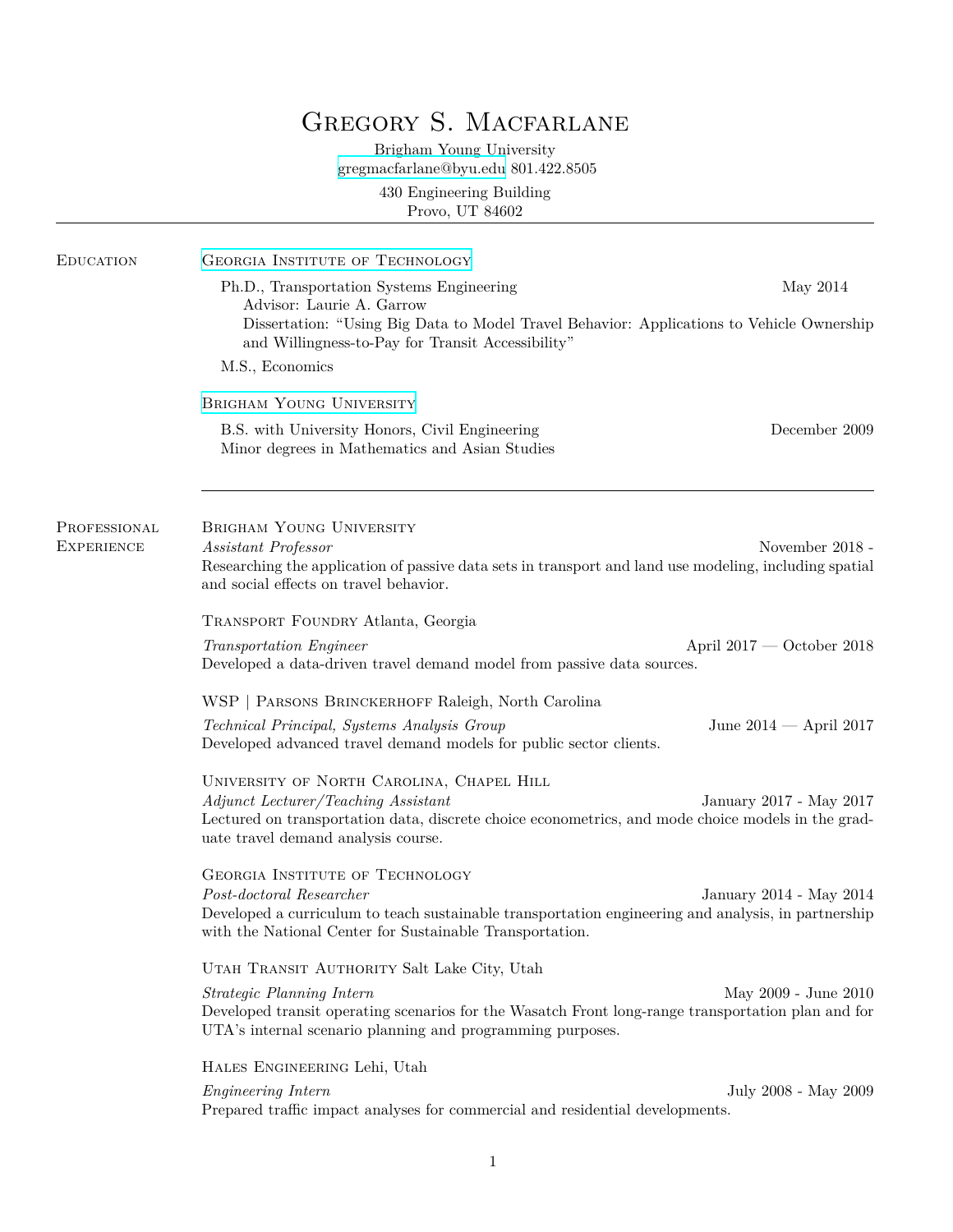**RESEARCH INTERESTS** Transportation planning and engineering, travel demand modeling, application of passive data products in transportation planning and forecasting. **REFEREED JOURNAL ARTICLES** First author or first faculty author on 6 of 14 total journal articles. *†* indicates BYU graduate student authors, *∗* indicates BYU undergraduate authors. 14 Daines, T.J.*†* , Schultz, G.G., **Macfarlane, G.S.**, & Ward, C.*∗* (2022), Evaluating real time ramp meter queue length estimation. Under initial review at *Transportation Research Record*. 13 Wang, B.*†* , Schultz, G.G., **Macfarlane, G.S.**, & McCuen, S.*∗* (2021). Evaluating signal systems using automated traffic signal performance measures. Under initial review at *Journal of Traffic and Transportation Engineering*. 12 **Macfarlane, G.S.**, Turley Voulgaris, C., & Tapia, T. (2021). If you build it who will come? Equity analysis of park system changes during COVID-19 using passive origin-destination data. Under revision at *Journal of Transport and Land Use*. 11 Turley Voulgaris, C., **Macfarlane, G.S.**, Kaylor, J., Su, T., Bauranov, A. (2021). Whose emissions are these anyway? Estimating vehicle miles traveled to account for site-level climate impacts. Under initial review at *Transport Policy*. 10 **Macfarlane, G.S.**, Sheffield, M.H.*†* , Bennet, L.S.*†* , & Schultz, G.G. (2021). The Effect of Transit Signal Priority on Bus Rapid Transit Headway Adherence. *Findings*, June. [https:](https://doi.org/10.32866/001c.24499) [//doi.org/10.32866/001c.24499](https://doi.org/10.32866/001c.24499). 9 **Macfarlane, G.S.**, Hunter, C.<sup>\*</sup>, Martinez, A.<sup>\*</sup>, & Smith, E.<sup>\*</sup> (2021). Rider Perceptions of an On-Demand Microtransit Service in Salt Lake County, Utah *Smart Cities* 4(2): 717-727. <https://doi.org/10.3390/smartcities4020036> 8 **Macfarlane, G.S.**, Boyd, N., Taylor, J.E., & Watkins, K. (2021) Modeling the impacts of park access on health outcomes: A utility-based accessibility approach. *Environment and Planning B: Urban Analytics and City Science*, 48(8), 2289–2306. [https://doi.org/10.1177/](https://doi.org/10.1177/2399808320974027) [2399808320974027](https://doi.org/10.1177/2399808320974027)

- 7 Glenn, J., Bluth, M.*<sup>∗</sup>* , Christianson, M.*<sup>∗</sup>* , Pressley, J.*<sup>∗</sup>* , Taylor, A., **Macfarlane, G.S.**, & Chaney, R. A. (2020). Considering the Potential Health Impacts of Electric Scooters: An Analysis of User Reported Behaviors in Provo, Utah. *International Journal of Environmental Research and Public Health*, 17(17), 6344. <https://doi.org/10.3390/ijerph17176344>
- 6 **Macfarlane, G.S.**, Garrow, L.A., & Moreno-Cruz, J. (2015). Do Atlanta residents value MARTA? Selecting an autoregressive model to recover willingness to pay. *Transportation Research Part A: Policy and Practice*, 78, 214–230. [https://doi.org/10.1016/j.tra.2015.](https://doi.org/10.1016/j.tra.2015.05.010) [05.010](https://doi.org/10.1016/j.tra.2015.05.010)
- 5 **Macfarlane, G.S.**, Garrow, L.A., & Mokhtarian, P. L. (2015). The influences of past and present residential locations on vehicle ownership decisions. *Transportation Research Part A: Policy and Practice*, 74, 186–200. <https://doi.org/10.1016/j.tra.2015.01.005>
- 4 Brakewood, C., **Macfarlane, G.S.**, & Watkins, K.E. (2015). The impact of real-time information on bus ridership in New York City. *Transportation Research Part C: Emerging Technologies*,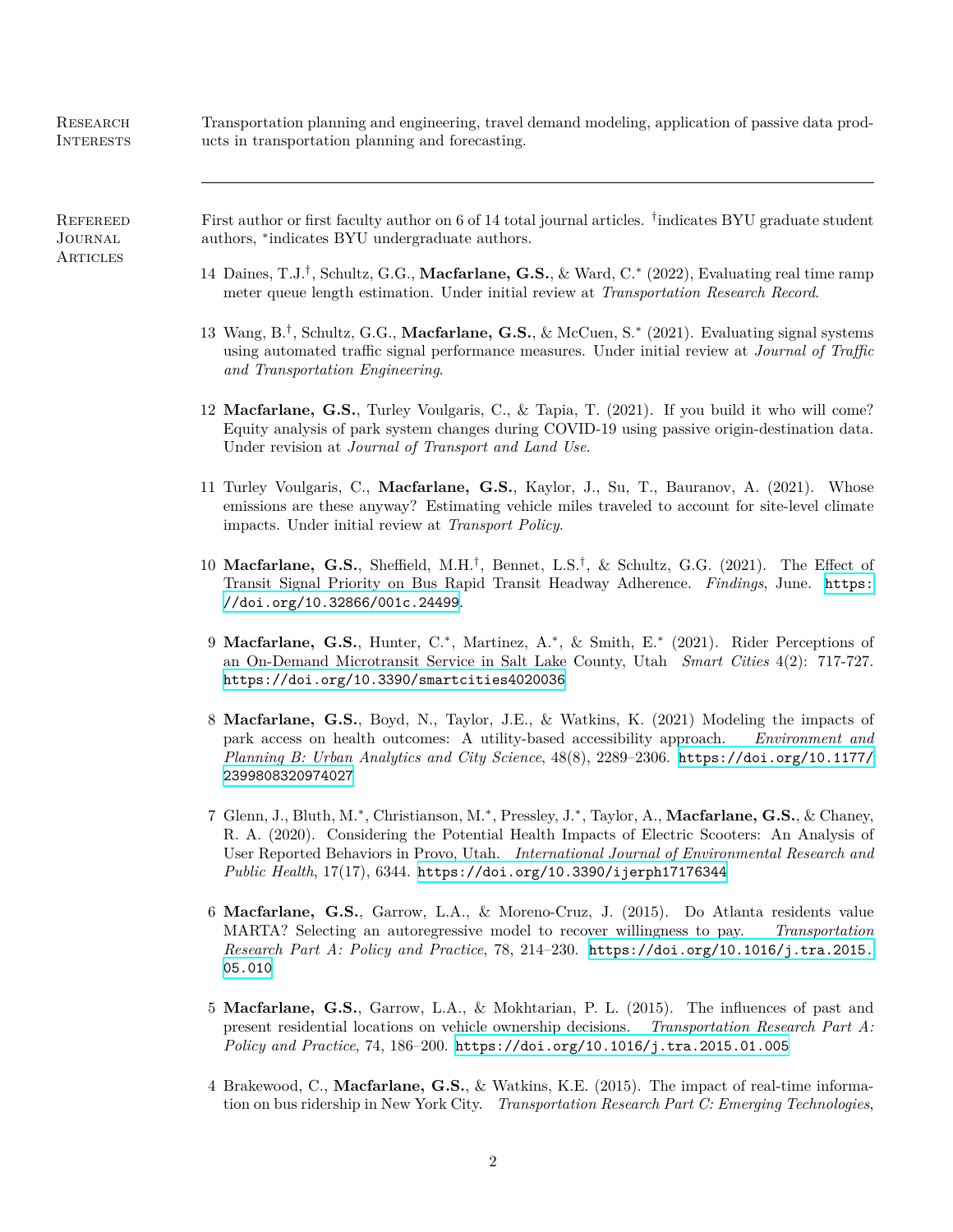53, 59–75. <https://doi.org/10.1016/j.trc.2015.01.021>

- 3 Binder, S., **Macfarlane, G.S.**, Garrow, L.A., & Bierlaire, M. (2014). Associations among household characteristics, vehicle characteristics and emissions failures: An application of targeted marketing data. *Transportation Research Part A: Policy and Practice*, 59, 122–133. <https://doi.org/10.1016/j.tra.2013.11.005>
- 2 Wall, T.A., **Macfarlane, G.S.**, & Watkins, K.E. (2014). Exploring the use of egocentric online social network data to characterize individual air travel behavior. *Transportation Research Record*, 2400, 78–86. <https://doi.org/10.3141/2400-09>
- 1 McBride, J.H., Keach, R. W., Macfarlane, R.T., De Simone, G.F., Scarpati, C., Johnson, D.J., **Macfarlane, G.S.**, & Weight, R.W.R. (2009). Subsurface visualization using groundpenetrating radar for archaeological site preparation on the northern slope of Somma-Vesuvius: a Roman site, Pollena-Trocchia, Italy. *Il Quaternario, Italian Journal of Quaternary Sciences*, 22(1), 39–52. <https://portal.issn.org/resource/ISSN/0394-3356>

Peer- Reviewed **CONFERENCE PAPERS** 

All listed conference publications are full papers and include at least a single-blind review process with multiple expert reviewers for consideration.

- 8 Turley Voulgaris, C., **Macfarlane, G.S.**, Kaylor, J., Su, T., Bauranov, A. (2022). Whose emissions are these anyway? Estimating vehicle miles traveled to account for site-level climate impacts. In *Transportation Research Board Annual Meeting*. Washington, D.C.
- 7 **Macfarlane, G.S.**, Stucki, E.*†* , & Copley, M.*<sup>∗</sup>* . (2021). Utility-Based Accessibility to Community Resources: An Application of Location-Based Services Data. In *North American Regional Science Conference*. Denver, Colorado.
- 6 **Macfarlane, G.S.**, & Tapia, T. (2020). Developing a Park Activity Location Choice Model from Passive Origin-Destination Data Tables. In *Transportation Research Board Annual Meeting*. Washington, D.C.
- 5 **Macfarlane, G.S.**, & Moreno-Cruz, J. (2015). The Association Between Public Transportation Infrastructure and Home Price Growth and Stability. *North American Regional Science Conference*. Portland, Oregon.
- 4 Zhang, B., **Macfarlane, G.S.**, Wall, T.A., & Watkins, K.E. (2014). Friendship Influences on Air Travel: A Social Autoregressive Analysis. In *North American Regional Science Conference*. Washington, D.C.
- 3 **Macfarlane, G.S.**, Moreno-Cruz, J., & Garrow, L. A. (2013). Does Atlanta value MARTA? Selecting an autoregressive model to recover willingness-to-pay. In *North American Regional Science Conference*. Atlanta, Georgia.
- 2 **Macfarlane, G.S.**, Saito, M., & Schultz, G.G. (2011). Delay underestimation at free right-turn channelized intersections. In *6th International Symposium on Highway Capacity and Quality of Service* (Vol. 16, pp. 560–567). https://doi.org/10.1016/j.sbspro.2011.04.476
- 1 **Macfarlane, G.S.**, Saito, M., & Schultz, G.G. (2011). Driver perceptions at free right-turn channelized intersections. In *T&DI Congress 2011: Integrated Transportation and Development*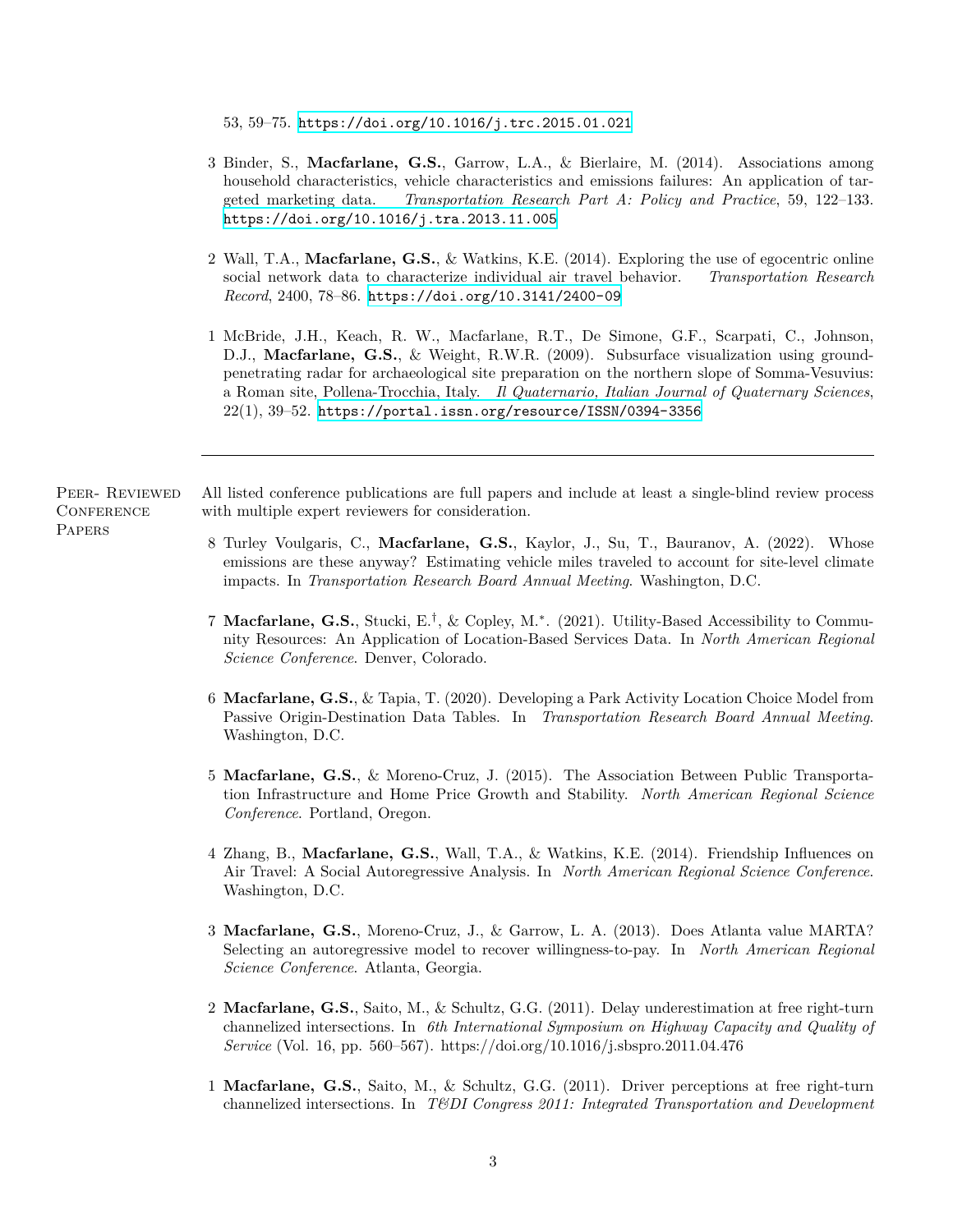*for a Better Tomorrow* (Vol. 398, pp. 108–108). ASCE. https://doi.org/10.1061/41167(398)108

- Reports 6 **Macfarlane, G.S.**, Lant, N.J.*†* , (2021). *Estimation and Simulation of Daily Activity Patterns for Individuals Using Wheelchairs* (No. UT-21.10). Utah Dept. of Transportation. Division of Research. [https://rosap.ntl.bts.gov/view/dot/54639/dot\\_54639\\_DS1.pdf](https://rosap.ntl.bts.gov/view/dot/54639/dot_54639_DS1.pdf)
	- 5 Schultz, G. G., **Macfarlane, G.S.**, Wang, B.*†* , & McCuen, S.*∗* (2020). *Evaluating the Quality of Signal Operations Using Signal Performance Measures* (No. UT-20.08). Utah Dept. of Transportation. Division of Research. [https://rosap.ntl.bts.gov/view/dot/54639/dot\\_54639\\_](https://rosap.ntl.bts.gov/view/dot/54639/dot_54639_DS1.pdf) [DS1.pdf](https://rosap.ntl.bts.gov/view/dot/54639/dot_54639_DS1.pdf)
	- 4 **Macfarlane, G.S.** & Copley, M.J.*∗* (2020). *A Synthesis of Passive Third-Party Data sets used for Transportation Planning.* (No. UT-20.20). Utah Dept. of Transportation. Division of Research. [https://rosap.ntl.bts.gov/view/dot/54890/dot\\_54890\\_DS1.pdf](https://rosap.ntl.bts.gov/view/dot/54890/dot_54890_DS1.pdf)
	- 3 Zalewski, A., Sonenklar, D., Cohen, A., Kressner, J., & **Macfarlane, G.S.** (2019). *Public Transit Rider Origin–Destination Survey Methods and Technologies*. TCRP Synthesis of Transit Practice 138. Transportation Research Board. [http://www.trb.org/Main/Blurbs/179008.](http://www.trb.org/Main/Blurbs/179008.aspx) [aspx](http://www.trb.org/Main/Blurbs/179008.aspx)
	- 2 Miller, H., O'Kelly, M., Jaegal, Y., Bachman, W., Huntsinger, L., & **Macfarlane, G.S.** (2017). *Estimating External Travel Using Purchased Third-Party Data.* Research Report 134877, the Ohio Department of Transportation, Office of Statewide Planning & Research.
	- 1 Cruz, J., **Macfarlane, G.S.**, Xu, Y., Rodgers, M.O., & Guensler, R. (2015). *Sustainable Transportation Curricula*. National Center for Sustainable Transportation. [https://escholarship.](https://escholarship.org/uc/item/3c13q43c) [org/uc/item/3c13q43c](https://escholarship.org/uc/item/3c13q43c).
- PRESENTATIONS 20 Mac**farlane, G.S.**, & Lant, N.J.<sup>†</sup> (2022). How far are we from transportation equity? Measuring the effect of wheelchair use on daily activity patterns. In *mobil.TUM 2022 – 12th International Scientific Conference on Mobility and Transport*. Lectern presentation. Singapore.
	- 19 **Macfarlane, G.S.**, & Atchley, S.H.*<sup>∗</sup>* , Day, C.S.*†* , Erhardt, G., & Needell, Z. (2022). Simulating and prioritizing service areas for regionally exclusive microtransit operations. In *mobil.TUM 2022 – 12th International Scientific Conference on Mobility and Transport*. Lectern presentation. Singapore.
	- 18 Anderson, S.*<sup>∗</sup>* , **Macfarlane, G.S.**, & Schultz, G.G. (2022). Developing a New Method to Analyze Speed and Braking Data Using V2X Technology. In *Utah Conference of Undergraduate Research*. Poster. St. George, Utah.
	- 17 **Macfarlane, G.S.** (2022). Using Big Data to Evaluate Equitable Access to Community Resources. In *Transportation Research Board Annual Meeting*. Invited lectern presentation. Washington, D.C.
	- 16 **Macfarlane, G.S.**, Stucki, E.*†* , & Copley, M.*<sup>∗</sup>* . (2021). Utility-Based Accessibility to Community Resources: An Application of Location-Based Services Data. In *North American Regional Science Conference*. Denver, Colorado.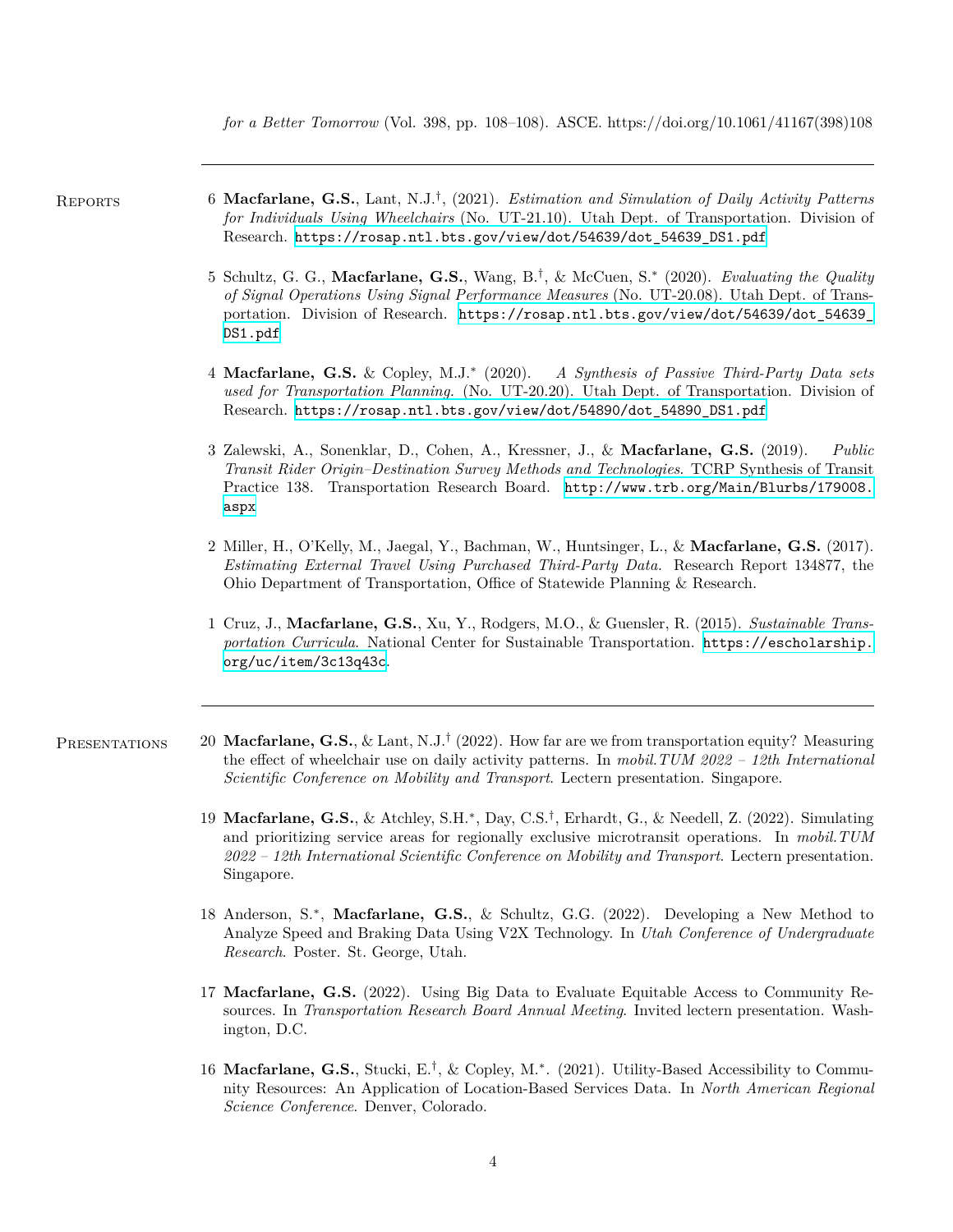- 15 **Macfarlane, G.S.**, Lant, N.J.*†* , (2021). Estimation and Simulation of Daily Activity Patterns for Individuals Using Wheelchairs. In *Utah Dept. of Transportation Annual Conference.* Lectern presentation. Sandy, Utah.
- 14 **Macfarlane, G.S.** & Copley, M.J.*∗* (2020). A Synthesis of Passive Third-Party Data sets used for Transportation Planning. In *Utah Dept. of Transportation Annual Conference*. Poster. Sandy, Utah.
- 13 Turley Voulgaris, C., **Macfarlane, G.S.**, Kaylor, J., Su, T., Bauranov, A. (2021). Whose emissions are these anyway? Estimating vehicle miles traveled to account for site-level climate impacts. In *Association of Collegiate Schools of Planning Annual Conference*. Lectern presentation. Miami, Florida.
- 12 **Macfarlane, G.S.**, Boyd, N., Taylor, J.E., & Watkins, K.E. (2019). Modeling the impacts of park access on health outcomes: a choice-based accessibility approach. In *Greater and Greener 2019*. Workshop presentation. Denver, Colorado.
- 11 Bernardin, V., Gallup, A., Lee, B., Johnson, C., **Macfarlane, G.S.**, Elgar, I., Wertman, R. (2019). How to be a Good Big Data Consumer. In *Transportation Planning Applications Conference*. Panel discussion. Portland, Oregon.
- 10 **Macfarlane, G.S.**, & Kressner, J.D. (2018). Comparing the Daily Schedules in the NHTS from 2009 and 2017. In *National Household Travel Survey (NHTS) Data for Transportation Applications Workshop*. Poster. Washington, D.C.
- 9 **Macfarlane, G.S.**, Bettinardi, A.O., & Donnelly, R. (2017). SWIMR: Visualizing complex longitudinal indicators for a statewide integrated land use and transport model in Oregon. In *Transportation Planning Applications Conference*. Lectern presentation. Raleigh, North Carolina.
- 8 Boyd, N., **Macfarlane, G.S.**, Watkins, K.E., & Ederer, D. (2017). Accessibility to urban parks and health outcomes on the neighborhood level. In *American Public Health Association Annual Meeting*. Poster. Atlanta, Georgia.
- 7 **Macfarlane, G.S.**, & Kressner, J.D. (2017). Modeling automated vehicles with a passive data model. In *Transportation Planning Applications Conference*. Poster. Raleigh, North Carolina.
- 6 Kressner, J.D., **Macfarlane, G.S.**, Donnelly, R., & Huntsinger, L.F. (2016). Using passive data to build an agile tour-based model: A case study in Asheville. In *Innovations in Travel Modeling Conference*. Lectern presentation. Denver, Colorado.
- 5 **Macfarlane, G.S.**, & Kressner, J. D. (2016). Fusing Passive Data for Transportation Planning. In *Transportation Research Board Annual Meeting*. Poster. Washington, D.C.
- 4 **Macfarlane, G.S.**, & Moreno-Cruz, J. (2015). The association between public transportation infrastructure and home price growth and stability. *In Transportation Research Board Annual Meeting*. Washington, D.C.
- 3 **Macfarlane, G.S.**, & Garrow, L. A. (2012). Estimating a vehicle ownership model from targeted marketing data. In *Travel Surveys: Moving from Tradition to Practical Innovation*. Poster. Dallas, Texas.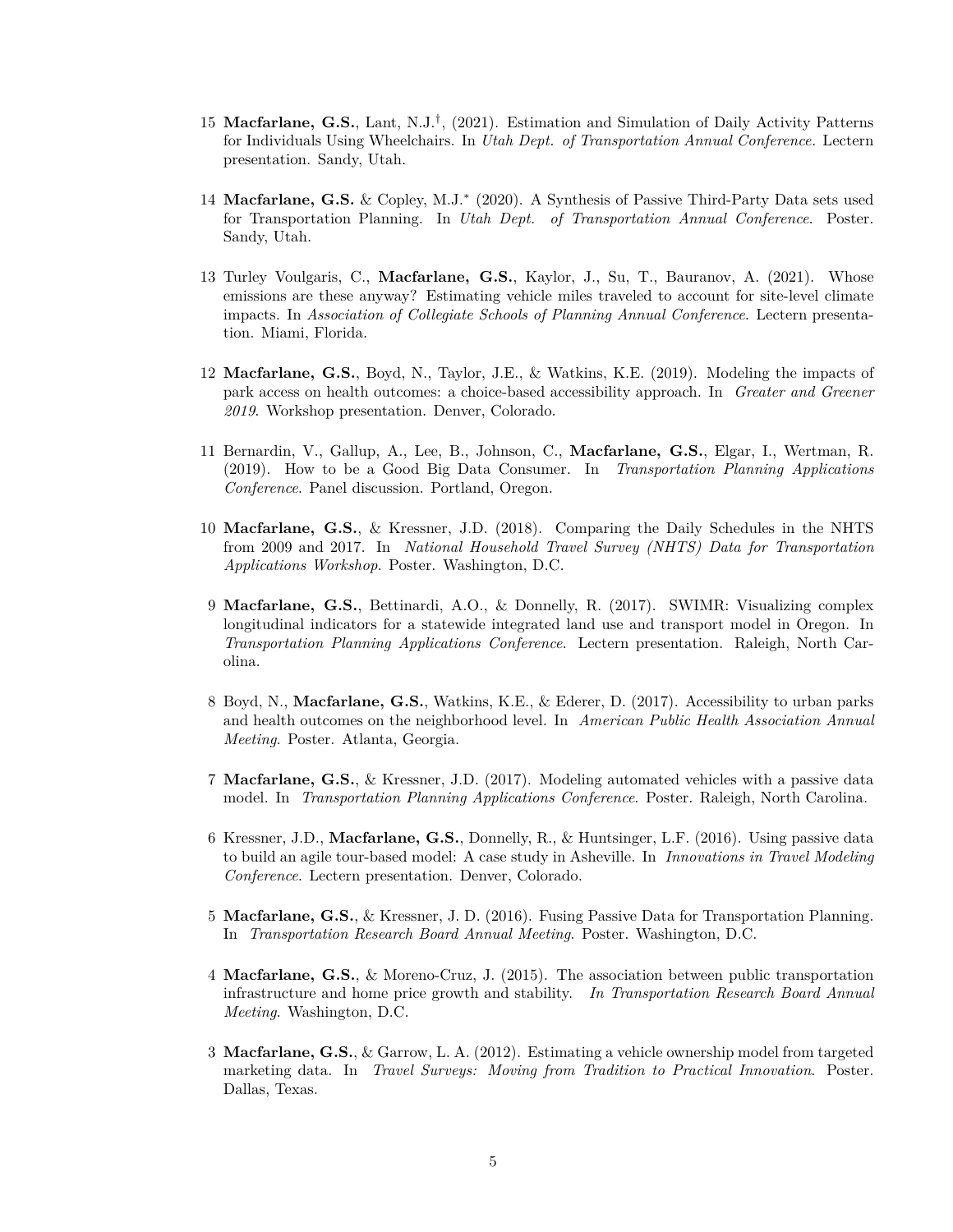- 2 Kressner, J.D., & **Macfarlane**, G.S. (2012). Evaluating household credit reports as a replacement for episodic travel surveys. In *Transportation Research Board Annual Meeting*. Committee presentation. Washington, D.C.
- 1 **Macfarlane, G.S.**, Saito, M., & Schultz, G.G. (2011). Are free right-turn channelized intersections performing as they should? In *Institute of Transportation Engineers Annual Meeting and Exhibit 2011*.

**EXTERNAL** As Principal Investigator, totalling \$305,000:

Funding

- 6 **Macfarlane, G.S.** & Schultz, G.G. 2021. *Optimizing Traffic Incident Management Deployment in Utah*. \$70,000, Utah Department of Transportation.
- 5 **Macfarlane, G.S.**, Redelfs, A.H., & Spruance, L.A. 2021. *Equitable Access to Nutrition in Utah*. \$70,000, Utah Department of Transportation.
- 4 **Macfarlane, G.S.** 2020. *Identifying Microtransit Service Areas through Microsimulation*. \$20,000, Utah Department of Transportation
- 3 **Macfarlane, G.S.** 2019. *A synthesis of passive third-party datasets used for transportation planning*. \$25,000, Utah Department of Transportation
- 2 **Macfarlane, G.S.** 2019. *Modeling the demand and operating characteristics for wheelchairaccessible, on-demand mobility services*. \$60,000, Utah Department of Transportation
- 1 **Macfarlane, G.S.** 2019. *Evaluating the Systemic Redundancy of Critical Highway Facilities*. \$60,000, Utah Department of Transportation

As Co-Principal Investigator, totalling \$1.16 million (\$235,000 to BYU):

- 4 Schultz, G.G. & **Macfarlane, G.S.**. 2021. *Analysis of performance measures of UDOT's traffic incident management program: Phase III*. \$30,000. Utah Department of Transportation.
- 3 Watkins, K.E. (PI), Hunter, M.S., Van Hentenryck, P., Peeta, S., Brakewood, C., Cherry, C., Erhardt, G.D., & **Macfarlane, G.S.** 2020. *T-SCORE: Transit Serving Communities Optimally, Responsibly, and Efficiently*. \$1,000,000, United States Department of Transportation.
- 2 Schultz, G.G. (PI), **Macfarlane, G.S.** 2020. *Evaluating Signal Performance Measures: a Longitudinal Analysis*. \$70,000, Utah Department of Transportation
- 1 Schultz, G.G. (PI), **Macfarlane, G.S.** 2019. *Evaluating ramp meter delay in Utah*. \$65,000, Utah Department of Transportation

No unfunded proposals.

**INTERNAL** COMPETITIVE **FUNDING** 

Funded research:

• **Macfarlane, G.S.**, Guthrie, W.S., Mazzeo, B. 2021. *Measuring pavement smoothness from the perspective of e-scooters*. \$25,000, Mentored Research Grant, Brigham Young University.

Unfunded proposals: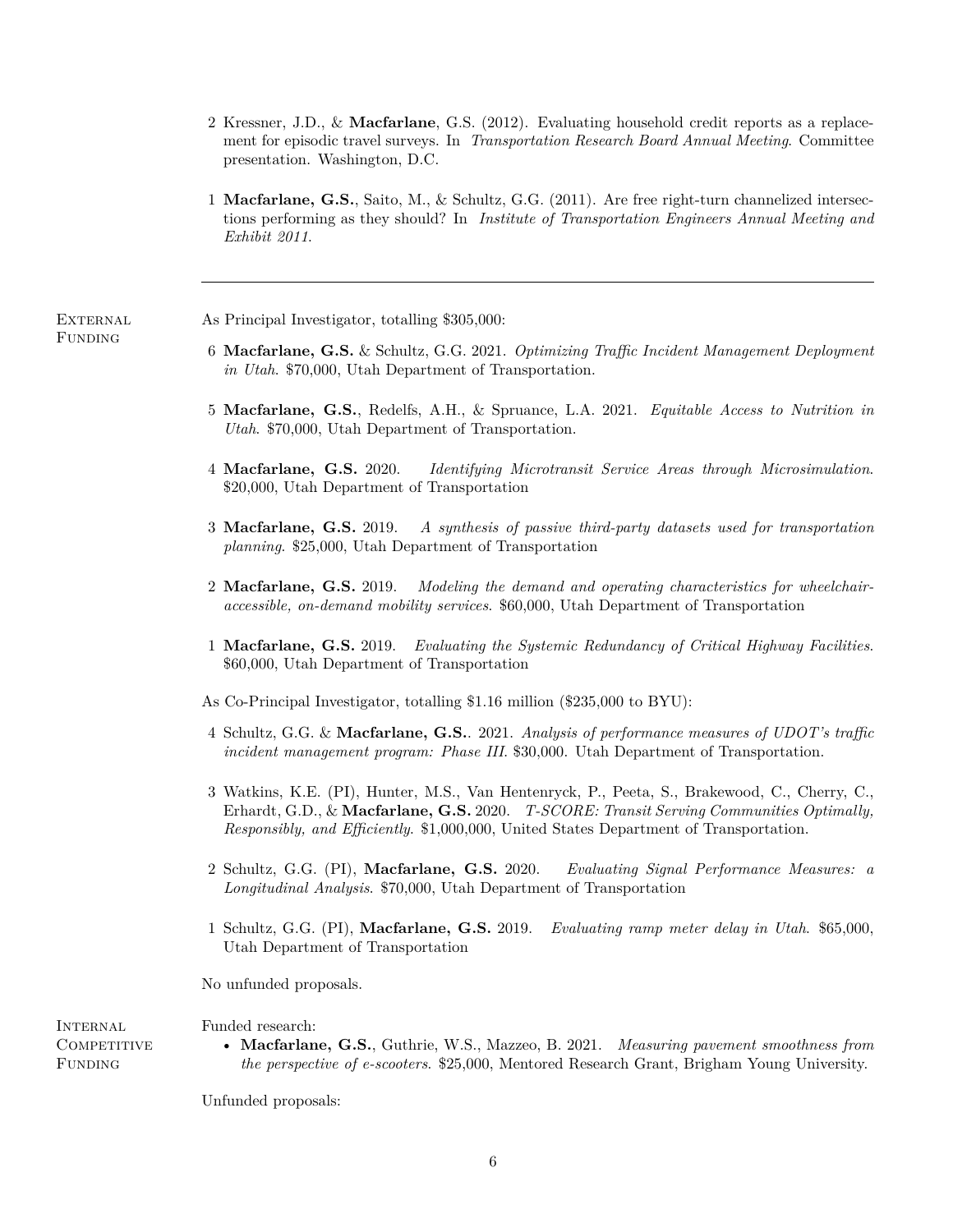• **Macfarlane, G.S.**, Hooley, C., Redelfs, A., South, M. 2020 *Using Mobile Device Data to Measure Isolation and Mental Health*. \$40,000, Brigham Young University Interdisciplinary Research Grant.

COURSES CCE 201: SUSTAINABLE INFRASTRUCTURE

The inter-related aspects of the different civil engineering disciplines of environmental, geotechnical, structural, transportation, and water resources and how they come together to develop an infrastructure system. Time value of money and application to the infrastructure investment alternatives.

## CE 361: Introduction to Transportation Engineering

Transportation systems characteristics, traffic engineering and operations, transportation planning, geometric design, pavement design, transportation safety, freight, public transport, sustainable transportation.

## CE 565: Urban Transporation Planning

Characteristics of urban transportation planning and decision making, intermodal transportation, land-use transportation interrelationships, transportation demand modeling, site impact analysis, sustainable transportation, and livable cities.

# CE 594R: Data Science for Engineers

A first-semester graduate course in programming and data science techniques: literate programming in Markdown and LaTeX, version control with git, data manipulation and visualization with R, object-oriented programming with Java.

#### CE 662: Transport Simulation and Analysis

An advanced graduate course in traffic flow theory and simulation. Topics include shock wave analysis, discrete event simulation of queues and daily activity pattern choices, car following models, and traffic simulation. Laboratory assignments use MATSim and PTV Vissim simulation softwares.

#### CE 694R: Advanced Choice Modeling

An advanced graduate course in discrete choice modeling. Theory of choice models, including estimation and validation techniques. Mode choice models for work and non-work trip purposes using multinomial and nested logit models.

| GRADUATE  | Students mentored as graduate committee chair (8 total, 6 current): |
|-----------|---------------------------------------------------------------------|
| MENTORING | 8 Hayden Atchley. MS scheduled December 2023.                       |

- 7 Daniel Jarvis. MS scheduled December 2023.
- 6 Gillian Martin Riches. MS scheduled December 2022.
- 5 Christopher Day. MS scheduled December 2022.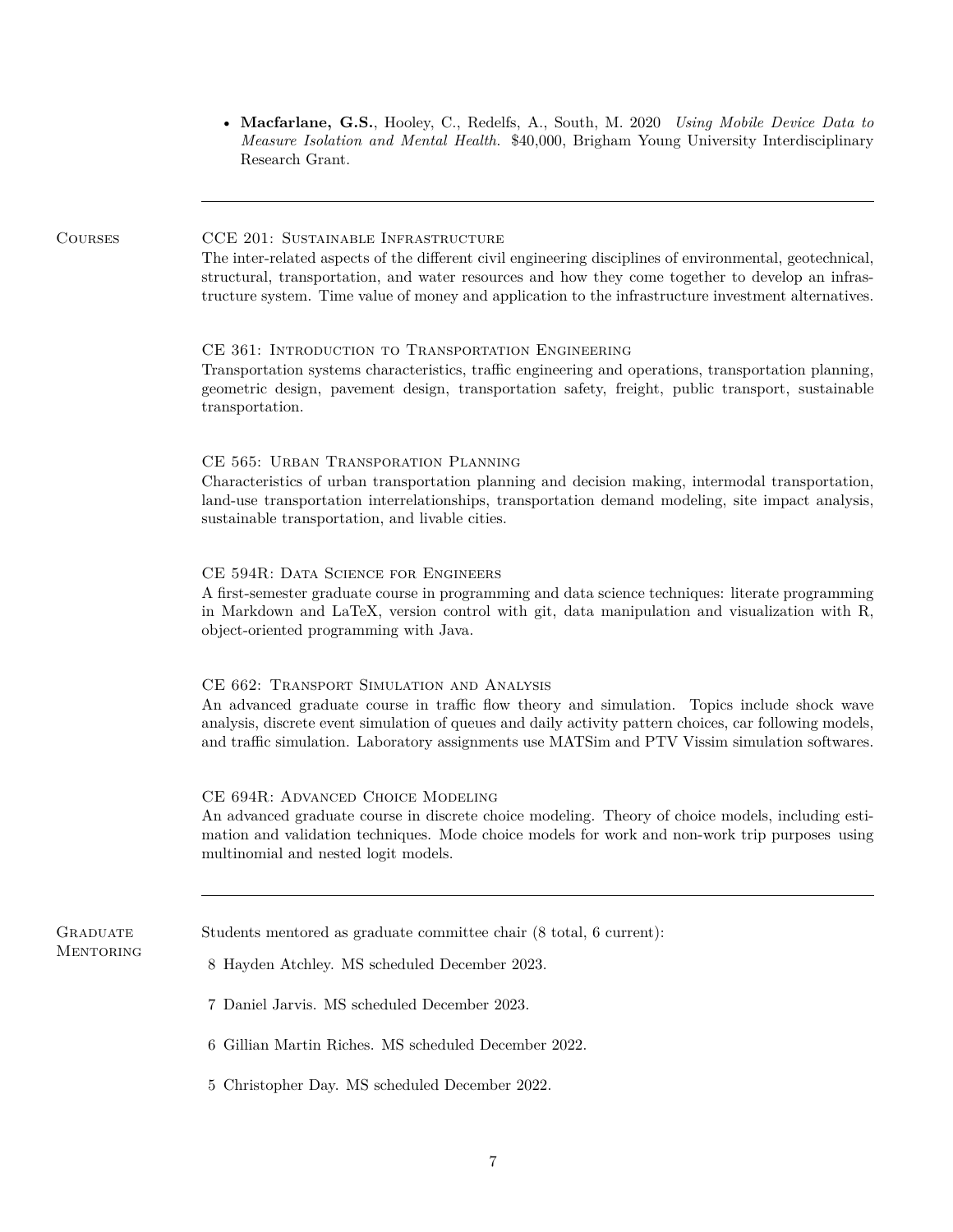- 4 Emma Stucki. MS scheduled December 2022.
- 3 Natalie Gray. MS scheduled December 2022.
- 2 Max Barnes, *Resiliency of Utah's road network: a logit-based approach.* MS granted December 2021.
- 1 Nate Lant, *Estimation and simulation of daily activity patterns for individuals using wheelchairs.* MS granted June 2021.

Students mentored as graduate committee member (12 total, 4 current, 2 non-BYU):

- 12 Cory Ward. MS scheduled December 2022.
- 11 Tomas Barriga. MS scheduled December 2022.
- 10 Samantha Lau. MS scheduled August 2022.
- 9 Tanner Daines. *Evaluating ramp meter delay in Utah*. MS granted April 2022.
- 8 Wang Bangyu (Bruce). Ph.D. proposed May 2021.
- 7 Logan Bennett, *Analysis of benefits of an expansion to UDOT's incident management program*. MS granted August 2021.
- 6 Camille Lunt, *Crash analysis methodology for segments of Utah highway*. MS granted April 2021.
- 5 Chad Vickery, *Quantifying the conditioning period for geogrid-reinforced aggregate base materials through cyclic loading*. MS granted August 2020.
- 4 Michael Sheffield, *Impacts of changing the transit signal priority requesting threshold on bus performance and general traffic: a sensitivity analysis*. MS granted June 2020.
- 3 Michael Adamson, *An analysis of decision boundaries for left-turn treatments*. MS granted April 2019.
- 2 Nico Boyd, *Accessibility to urban parks and health outcomes on the neighborhood level*. MS granted August 2018 (at Georgia Tech).
- 1 Zhang Bingling, *Friendship influences on air travel: a social autoregressive analysis*. MS granted August 2014 (at Georgia Tech).

Undergraduate **MENTORING** 

Students mentored on funded research projects (20 total):

- 22 Jeremy Raine, undergraduate research assistant in community resources (2022 -). Majoring in Psychology.
- 21 Jonathan Orton, undergraduate research assistant in e-scooters and pavements (2022 ).
- 20 Dylan Apelu, undergraduate research assistant in e-scooters and pavements (2021 ).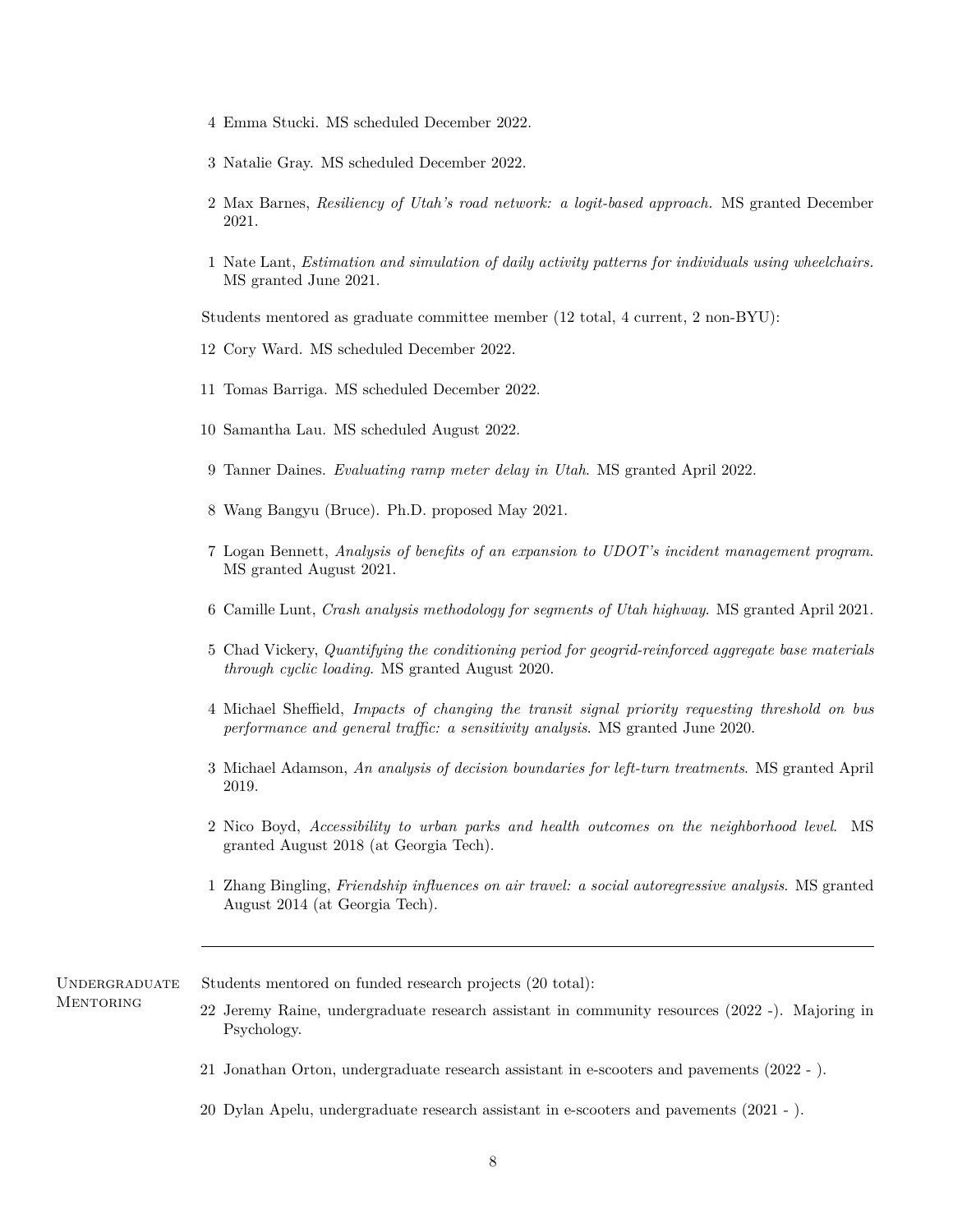- 19 Hayden Atchley, undergraduate research assistant in demand microsimulation (2020 2022). Now MS student at BYU.
- 18 Nicole Adams, undergraduate research assistant in e-scooters and pavements (2021 ).
- 17 Liv Neeley, undergraduate research assistant in e-scooters and pavements (2021 2022).
- 16 Kaeli Monahan, undergraduate research assistant in community resources and passive data (2020 - 2022). Now BS student in Mechanical Engineering at BYU.
- 15 Shannon Anderson, undergraduate research assistant in V2X data, jointly mentored with Grant Schultz (2020 - ).
- 14 Corey Ward, undergraduate research assistant in ramp meter evaluation, jointly mentored with Grant Schultz (2020 - 2021). Now MS student at BYU.
- 13 Michael Copley, undergraduate research assistant in third-party passive data (2018 2021). Now MS student at University of Illinois.
- 12 James Umphress, undergraduate research assistant in ramp meters (2020-2021), jointly mentored with Grant Schultz. Now MS student at Oregon State University.
- 11 Christopher Day, undergraduate research assistant in demand microsimulation (2020 2021). Now MS student at BYU.
- 10 Emma Stucki, undergraduate research assistant in community resources (2020 2021). Now MS student at BYU.
- 9 Gillian Martin Riches, undergraduate research assistant in community resources (2020 2021). Now MS student at BYU.
- 8 Natalie Gray, undergraduate research assistant in network resiliency (2019 2021). Now MS student at BYU.
- 7 Max Barnes, undergraduate research assistant in network resiliency (2019 2020). Now working as an engineering consultant, after completing MS at BYU.
- 6 Kim Munseok, undergraduate research assistant in demand microsimulation (2020 2021). Now BS student in computer science at BYU.
- 5 Christian Hunter, undergraduate research assistant in demand microsimulation (2018 2019). Completed MS at University of Texas at Austin.
- 4 Christian Vanderhoeven, undergraduate research assistant in demand microsimulation (2019). Completed MS at University of Washington.
- 3 Hayden Anderson, undergraduate research assistant in e-scooters (2019 2020). Completed MS at the University of California, Davis.
- 2 Emily Andrus, undergraduate research assistant in signal peformance data, jointly mentored with Grant Schultz (2019). Now working as an engineering consultant.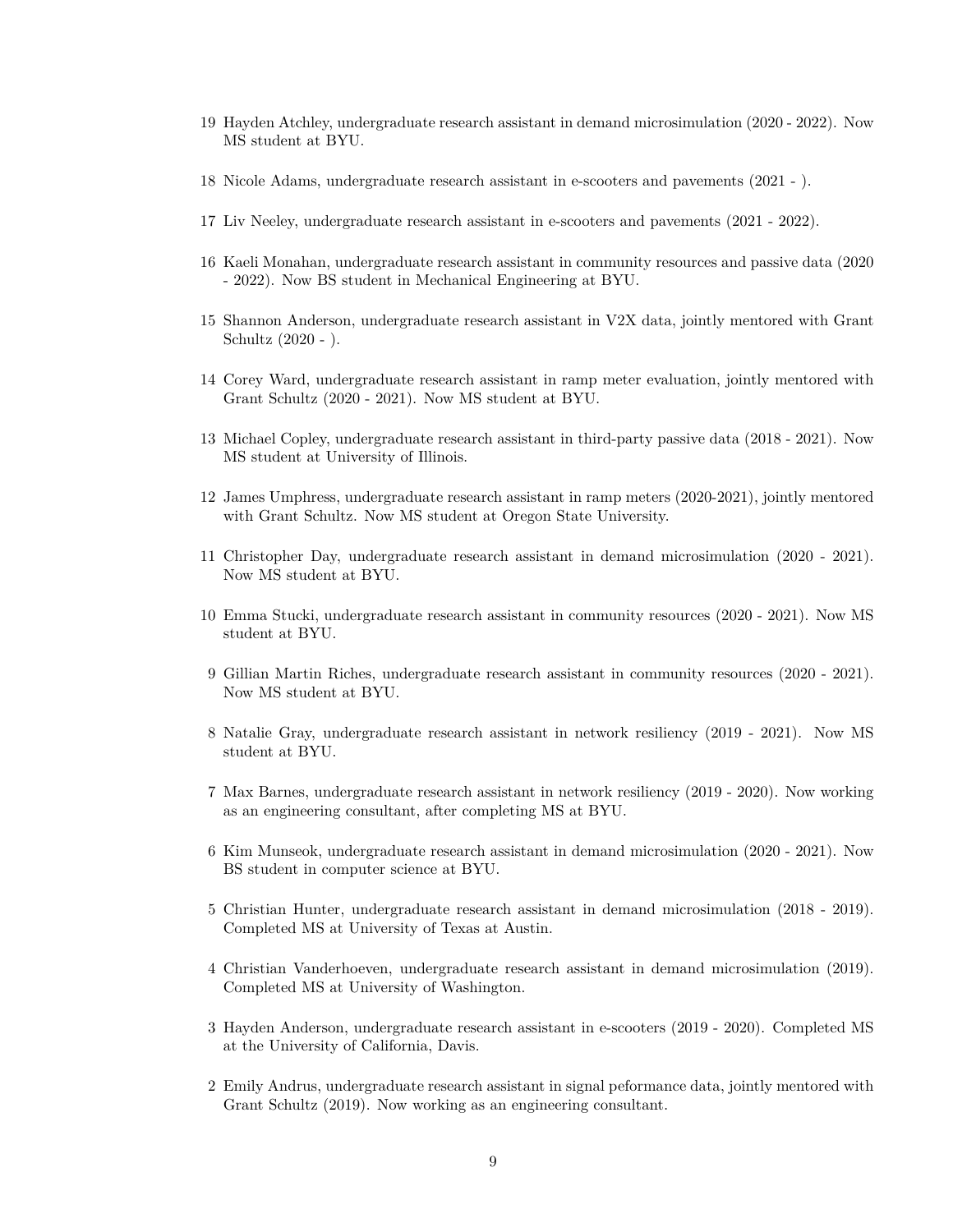1 Sabrina McCuen, undergraduate research assistant in signal peformance data, jointly mentored with Grant Schultz (2019 - 2020). Now working as an engineering consultant.

Students mentored as civil engineering capstone team advisor (15 total):

- 2021-2022 BYU household travel survey. Sponsored by BYU Sustainability Office. Students: Nicole Adams, Hayden Atchley, Kyle Leatham, and Daniel Jarvis.
- 2020-2021 Forecasting demand for future FrontRunner scenarios. Sponsored by Utah Transit Authority. Students: Gillian Martin Riches, Tomas Barriga, Landon Pratt, and Cole Larsen.
- 2019-2020 UTA microtransit pilot evaluation. Sponsored by Utah Transit Authority. Students: Christian Hunter, Austin Martinez, and Elizabeth Smith.
- 2018-2019 Demand for wheelchair-accessible vehicles. Sponsored by Utah Transit Authority. Students: Nate Lant, Byron Yates, Cody Irons, and Matthew Strong.

Awards and **HONORS** 

- MOST INFLUENTIAL FACULTY Given to the faculty member in the department whom graduating seniors name as the most influential on their undergraduate education. Awarded by 2022 graduating class.
- Dwight David Eisenhower Graduate Fellowship Full doctoral funding from the Federal Highways Administration 2011-2013, one of five awards nationally. Awarded supplemental grant in 2013.
- Eno Center for Transportation Leadership Development Conference Participated in the 2012 program; nominated by the Ivan Allen, Jr. College of Liberal Arts at Georgia Tech.
- Parsons Brinckerhoff Jim Lammie Engineering Scholarship Awarded to the top engineer in the 2011 American Public Transportation Foundation (APTF) competition. Sponsored by Mike Allegra, general manager of the Utah Transit Authority. Renewed in 2012.
- GORDON W. SCHULTZ GRADUATE FELLOWSHIP Given to the Georgia Tech student in travel demand modeling who exhibits innovation, problem-solving, and practical application.
- National Science Foundation Graduate Fellowship Program Honorable Mention in 2011 and 2012, as a first- and second-year graduate student.
- Jim McGee Memorial Scholarship Cash award from the Georgia chapter of the American Society of Highway Engineers, one of two awards in 2011.
- Georgia Department of Transportation Scholarship One of ten cash awards in 2010 to students from the southeastern United States.
- Office of Research and Creative Activities (ORCA) Grant Competitive research grant to survey Chinese transportation planning practices, one of several undergraduate research awards from Brigham Young University.
- FREEMAN-ASIA AWARD Grant to study Chinese finance and globalized engineering at Nanjing University in the People's Republic of China from the Institute for International Education.

| EXTERNAL           | Registered professional engineer in North Carolina, license $\#044518$ |
|--------------------|------------------------------------------------------------------------|
| <b>CITIZENSHIP</b> |                                                                        |
|                    | Member, Provo City Transportation and Mobility Advisory Commission     |
|                    | Transportation Research Board of the National Academies of Science:    |